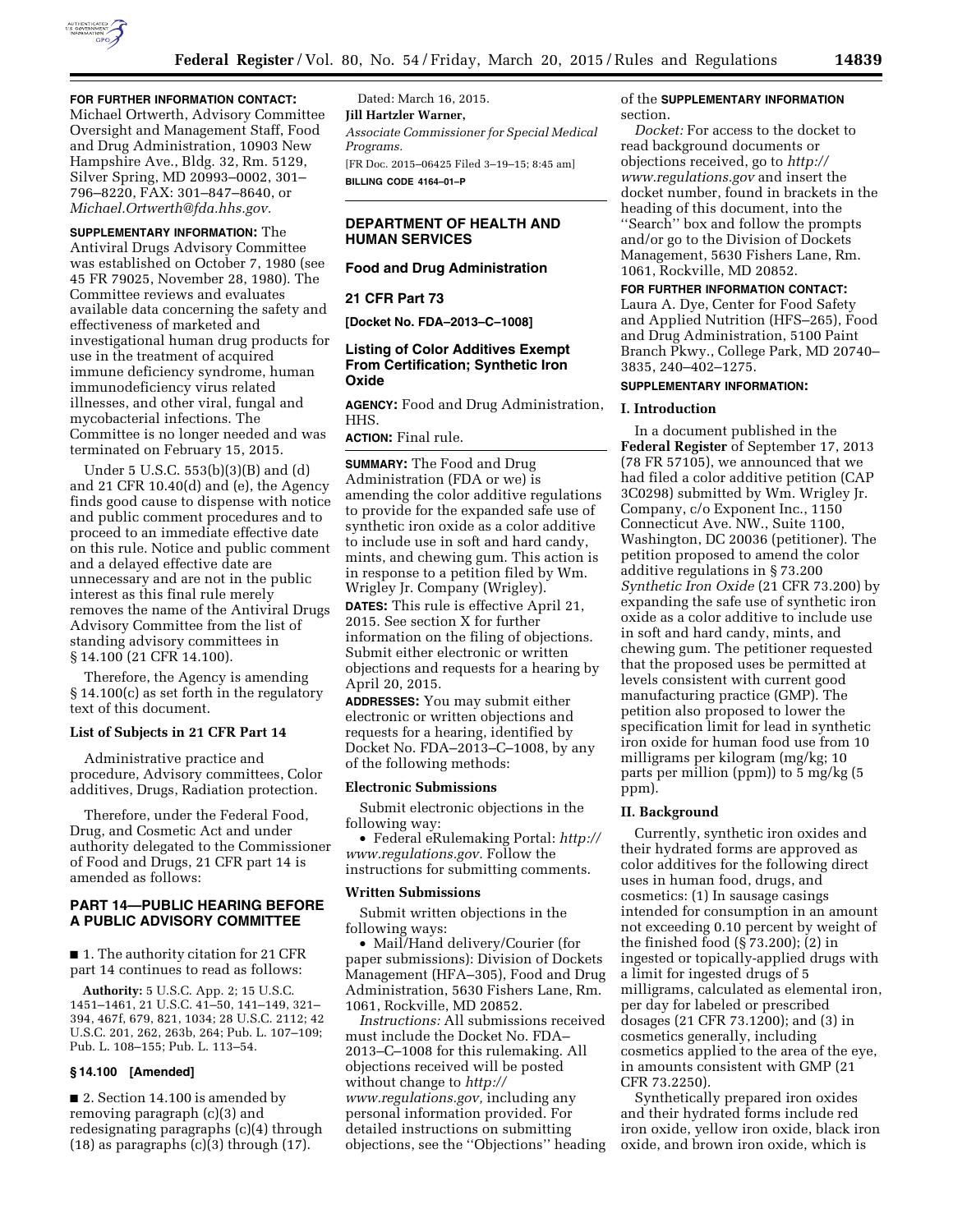a blend of various iron oxides. For the subject petition, synthetic iron oxides are intended to be used in soft and hard candy, mints, and chewing gum in amounts consistent with GMP. The maximum GMP use level for iron oxides depends on the color of the iron oxide and the application. We have determined that the amount of the color additive used in these foods is selflimiting (Ref. 1). Therefore, there is no need for a specific upper limit on the percent by weight of iron oxide in hard and soft candies, mints, and chewing gum in the regulation for these foods.

#### **III. Evaluation of Safety**

Under section 721(b)(4) of the Federal Food, Drug, and Cosmetic Act (the FD&C Act) (21 U.S.C. 379e(b)(4)), a color additive cannot be listed for a particular use unless the data and information available to FDA establishes that the color additive is safe for that use. FDA's color additive regulations in 21 CFR 70.3(i) define ''safe'' to mean that there is convincing evidence that establishes with reasonable certainty that no harm will result from the intended use of the color additive. To establish with reasonable certainty that a color additive intended for use in food is not harmful under its intended conditions of use, we consider the estimated human dietary exposure to the additive, the additive's toxicological data, and other relevant information (such as published literature) available to us. We compare an individual's estimated daily intake (EDI) of the additive from all sources to an acceptable daily intake (ADI) established by toxicological data. The EDI is determined by projections based on the amount of the additive proposed for use in particular foods and on data regarding the amount consumed from all sources of the additive. We typically use the EDI for the 90th percentile consumer of a color additive as a measure of high chronic dietary exposure.

## **IV. Safety of Petitioned Use of the Additive**

To support the safety of the proposed uses of synthetic iron oxide, Wrigley provided information about iron intake expected to result from the proposed new uses of synthetic iron oxide, as well as intake from other sources of iron. There are many dietary sources of iron, including from food ingredients, dietary supplements, and from food that contains naturally occurring iron. Specifically, Wrigley submitted detailed exposure estimates of iron that took into account the following: (1) The proposed uses of synthetic iron oxide as a color additive in soft and hard candy, mints,

and chewing gum based on the maximum anticipated use levels; (2) the current use of synthetic iron oxide to color sausage casings; (3) background iron from conventional food based on the iron content declared on food labels; (4) iron from dietary supplements; and (5) oral exposure to iron oxides from their use as color additives in lipstick. These exposure estimates assumed that all of the iron that is present is absorbed in the gastrointestinal tract. Wrigley also provided exposure estimates to iron that took into account the bioavailability of iron from all current dietary sources, proposed uses, and lipstick. Wrigley compared these intake estimates to the Tolerable Upper Intake Level (UL) for iron established by the Institute of Medicine (IOM) of the National Academies. Based on this and other information, Wrigley concluded that the proposed use of synthetic iron oxide to color soft and hard candy, mints, and chewing gum is safe.

### *A. Estimated Daily Intake of Iron*

Using food consumption data from the 2003–2008 National Health and Nutrition Examination Survey (NHANES), Wrigley's estimated exposure to iron from the proposed uses in soft and hard candy, mints and chewing gum for the U.S. population (2 years of age and older) to be 16.3 mg/ p/day (d) for the 90th percentile consumer. Wrigley also provided dietary exposure estimates to iron for children 2 to 5 years of age, children 2 to 13 years of age, and adolescents and adults 14 years of age and older. For these population groups, Wrigley estimated the exposure to iron from the proposed uses at the 90th percentile to be 12.2 mg/p/d, 15.6 mg/p/d, and 16.4 mg/p/d, respectively. Wrigley also estimated the cumulative exposure to iron from all food sources (current and proposed) for the U.S. population (2 years of age and older) to be 40.6 mg/ p/d for the 90th percentile consumer. Wrigley also provided dietary exposure estimates to iron for children 2 to 5 years of age, children 2 to 13 years of age, and adolescents and adults 14 years of age and older. For these population groups, Wrigley estimated the exposure to iron at the 90th percentile to be 31.2 mg/p/d, 34.6 mg/p/d, and 41.5 mg/p/d, respectively. In addition, Wrigley estimated exposure to iron from all food sources (current and proposed) and lipstick for females 10 to 13 years old, and 14 years of age and older. The exposure at the 90th percentile for these two population groups was 33.8 mg/p/ d and 40.2 mg/p/d, respectively. Wrigley noted that these exposure estimates are conservative and assume

that all of the iron present is bioavailable. We have no further questions regarding Wrigley's exposure estimates for iron in food and cosmetics and conclude that the petitioner's exposure estimates are sufficiently conservative to account for the use of iron oxides in ingested drugs (Ref. 2). We also conclude that exposure from indirect uses of iron oxides, such as for colorants for food-contact polymers authorized in 21 CFR 178.3297, would not significantly contribute to the overall exposure to iron oxides.

To address the bioavailability of iron, Wrigley provided information showing approximately 18 percent of iron from conventional foods and dietary supplements is bioavailable, and that about 1 percent of iron from synthetic iron oxide is bioavailable. Based on this information, Wrigley provided exposure estimates that take into account the bioavailability of iron. Wrigley estimated the exposure to bioavailable iron from the proposed uses at the 90th percentile to be 0.16 mg/p/d, 0.12 mg/  $p/d$ , 0.16 mg/ $p/d$ , and 0.16 mg/ $p/d$  for the U.S. population (2 years of age and older), children 2 to 5 years of age, children 2 to 13 years of age, and adolescents and adults 14 years of age and older, respectively. Wrigley estimated the cumulative exposure to bioavailable iron from all food sources (current and proposed) at the 90th percentile to be 6.02 mg/p/d, 4.68 mg/  $p/d$ , 4.99 mg/p/d, and 6.21 mg/p/d for the U.S. population (2 years of age and older), children 2 to 5 years of age, children 2 to 13 years of age, and adolescents and adults 14 years of age and older, respectively. For females 10 to 13 years old, and 14 years of age and older, Wrigley estimated exposure to bioavailable iron from all food sources (current and proposed) and lipstick to be 5.07 mg/p/d and 6.12 mg/p/d, respectively (Ref. 2).

### *B. Acceptable Intake Level for Iron*

In 2000, the Standing Committee on the Scientific Evaluation of Dietary Reference Intakes of the Food and Nutrition Board at the IOM conducted an extensive review of relevant published scientific literature to determine dietary reference intakes and ULs for iron. The IOM published a detailed report that included a UL for iron of 40 mg/d for children (2 to 5 years of age and 2 to 13 years of age), and a UL of 45 mg/d for adolescents and adults (14 years of age and older) (Ref. 3).

The IOM considers the UL as the highest daily intake level of a nutrient that poses no risk of adverse effects when the nutrient is consumed over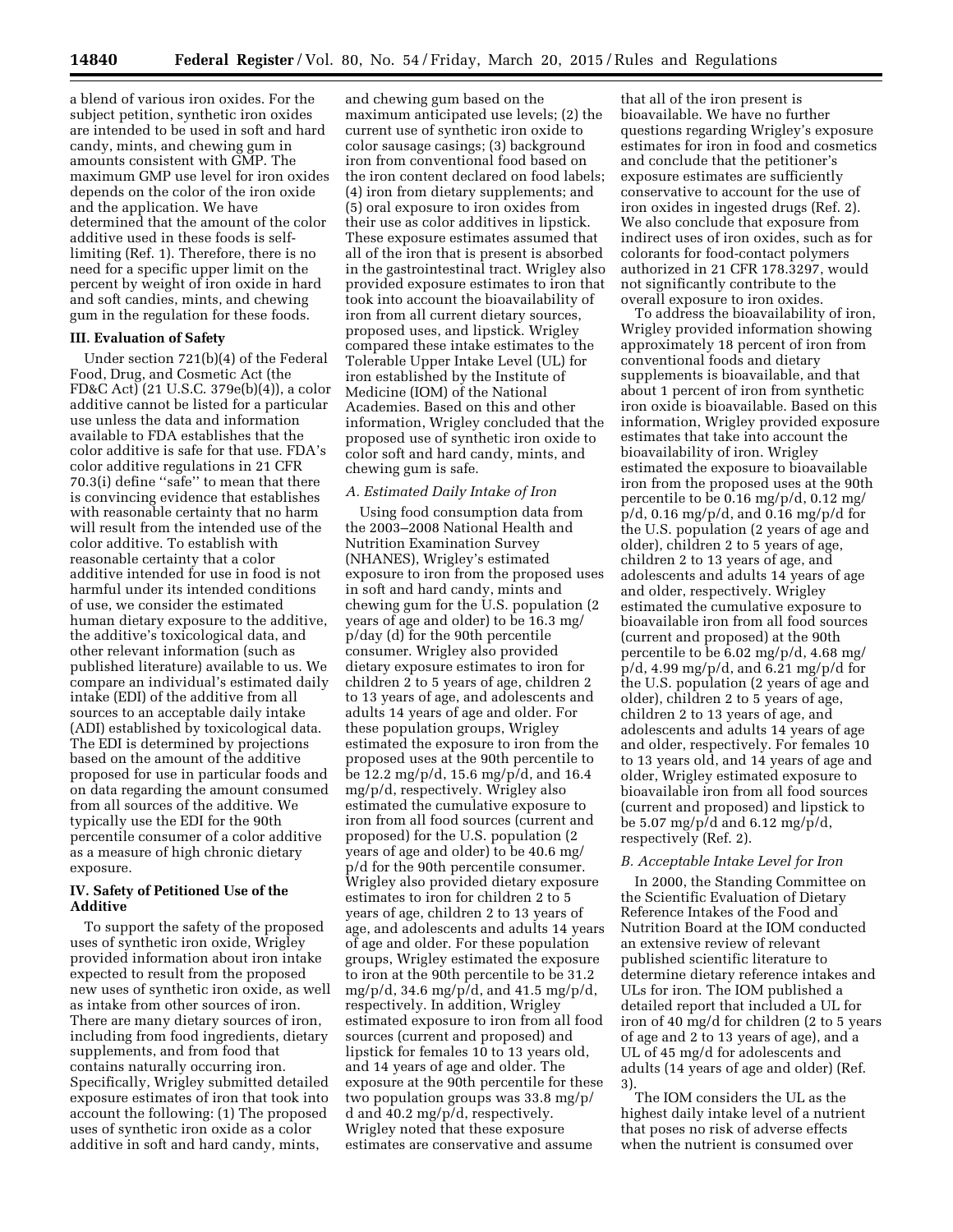long periods of time. The UL is determined using a risk assessment model developed specifically for nutrients and, generally speaking, may consider intake from such sources as food, water, nutrient supplements, and pharmacological agents. The doseresponse assessment, which concludes with an estimate of the UL, is built upon three toxicological concepts commonly used in assessing the risk of exposures to chemical substances: No-observedadverse-effect level, lowest-observedeffect level, and an uncertainty factor. We considered the ULs established by the IOM relative to the intake estimates as the primary basis for assessing the safety of iron from the proposed uses of synthetic iron oxide. We also reviewed scientific articles on the safety of iron submitted by Wrigley, as well as other relevant published studies available to FDA.

The exposure estimates to iron from all food sources, including the proposed use of synthetic iron oxide in soft and hard candy, mints, and chewing gum, at the 90th percentile for children 2 to 5 years of age and for children 2 to 13 years of age, without taking into account the bioavailability of the iron, is 31.2 mg/p/d and 34.6 mg/p/d, respectively. Both of these exposure estimates are below the UL for these age groups. The exposure estimate to iron from all food sources (current and proposed) and lipstick for females 10 to 13 years old at the 90th percentile of 33.8 mg/p/d is also below the UL established for this group. For adolescents and adults 14 years of age and older, the exposure estimate for iron at the 90th percentile of 41.5 mg/p/d is below the UL of 45 mg/p/d for adolescents 14 to 18 years of age. Similarly, the exposure estimate to iron from all food sources and lipstick for females 14 years of age and older of 40.2 mg/p/d at the 90th percentile is below the UL of 45 mg/p/d for adolescents and adults (14 years of age and older). Because the EDI of iron from all current and proposed food sources at the 90th percentile for each population group, which was estimated using conservative assumptions, is below the corresponding IOM UL for that population group, even without taking into account the low bioavailability of the iron from the petitioned uses, we conclude that there is a reasonable certainty of no harm from the proposed use of synthetic iron oxide as a color additive in soft and hard candy, mints, and chewing gum (Ref. 4).

### *C. Lead Specification*

As discussed in section I, the petitioner proposed to lower the specification limit for lead in synthetic

iron oxide for human food use in 21 CFR 73.200 from 10 mg/kg to 5 mg/kg. To support the lower lead specification, the petitioner submitted data on lead levels from batch analyses of synthetic iron oxide. The data demonstrates that the proposed lead limit of 5 ppm is achievable with the use of good manufacturing practices in the production of the color additive (Ref. 5). Because the lower specification limit is achievable, and also because the lower specification limit is consistent with the safe use of the color additive, we are lowering the lead specification limit for lead in synthetic iron oxide for human food as proposed. The lower specification applies to both the petitioned new use of synthetic iron oxide to color candy, chewing gum, and mints, as well as to the alreadyapproved use of synthetic iron oxide for human food use in the coloring of sausage casings.

## **V. Conclusion**

Based on the data and information in the petition and other relevant material, we conclude that the petitioned use of synthetic iron oxide in soft and hard candy, mints, and chewing gum is safe. We further conclude that the additive will achieve its intended technical effect and is suitable for the petitioned use. Consequently, we are amending the color additive regulations in 21 CFR part 73 as set forth in this document. In addition, based upon the factors listed in 21 CFR 71.20(b), we conclude that batch certification of synthetic iron oxide is not necessary for the protection of public health.

#### **VI. Public Disclosure**

In accordance with § 71.15 (21 CFR 71.15), the petition and the documents that we considered and relied upon in reaching our decision to approve the petition will be made available for public disclosure (see **FOR FURTHER INFORMATION CONTACT**). As provided in § 71.15, we will delete from the documents any materials that are not available for public disclosure.

#### **VII. Environmental Impact**

We previously considered the environmental effects of this rule as stated in the September 17, 2013, notice of filing for CAP 3C0298 (78 FR 57105). We stated that we had determined, under 21 CFR 25.32(k), that this action is of a type that does not individually or cumulatively have a significant effect on the human environment such that neither an environmental assessment nor an environmental impact statement is required. We have not received any new information or comments that

would affect our previous determination.

#### **VIII. Paperwork Reduction Act of 1995**

This final rule contains no collection of information. Therefore, clearance by the Office of Management and Budget under the Paperwork Reduction Act of 1995 is not required.

### **IX. Section 301(***ll***) of the FD&C Act**

Our review of this petition was limited to section 721 of the FD&C Act. This final rule is not a statement regarding compliance with other sections of the FD&C Act. For example, the Food and Drug Administration Amendments Act of 2007, which was signed into law on September 27, 2007, amended the FD&C Act to, among other things, add section 301(*ll*) of the FD&C Act (21 U.S.C. 331(*ll*)). Section 301(*ll*) of the FD&C Act prohibits the introduction or delivery for introduction into interstate commerce of any food that contains a drug approved under section 505 of the FD&C Act (21 U.S.C. 355), a biological product licensed under section 351 of the Public Health Service Act (42 U.S.C. 262), or a drug or biological product for which substantial clinical investigations have been instituted and their existence has been made public, unless one of the exemptions in section 301(*ll*)(1) to (*ll*)(4) of the FD&C Act applies. In our review of this petition, we did not consider whether section 301(*ll*) of the FD&C Act or any of its exemptions apply to food products containing this color additive. Accordingly, this final rule should not be construed to be a statement that a product containing this color additive, if introduced or delivered for introduction into interstate commerce, would not violate section 301(*ll*) of the FD&C Act. Furthermore, this language is included in all color additive final rules that pertain to food and therefore should not be construed to be a statement of the likelihood that section 301(*ll*) of the FD&C Act applies.

#### **X. Objections**

This rule is effective as shown in the **DATES** section, except as to any provisions that may be stayed by the filing of proper objections. If you will be adversely affected by one or more provisions of this regulation, you may file with the Division of Dockets Management (see **ADDRESSES**) either electronic or written objections. You must separately number each objection, and within each numbered objection you must specify with particularity the provision to which you object and the grounds for your objection. Within each numbered objection, you must